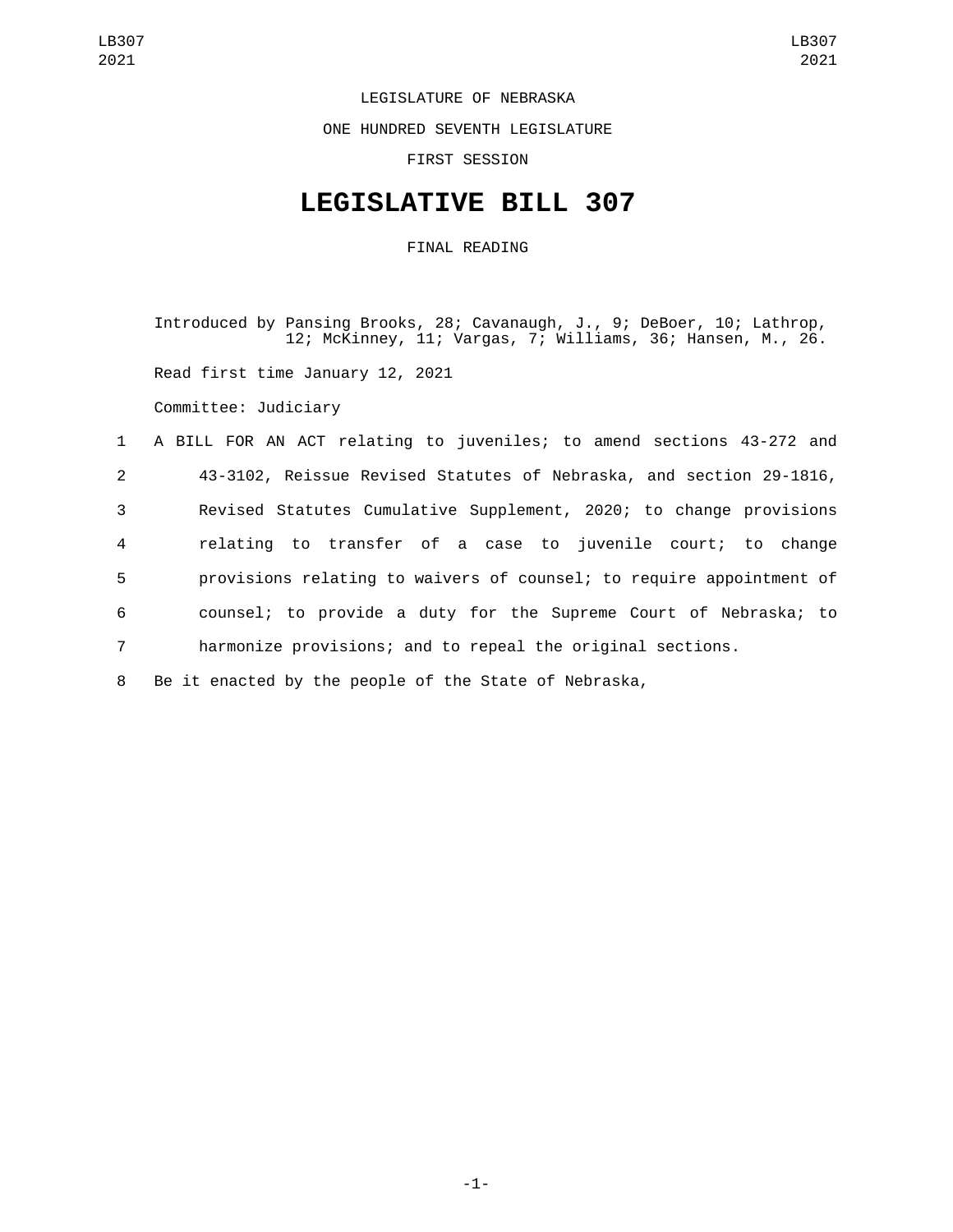Section 1. Section 29-1816, Revised Statutes Cumulative Supplement, 2 2020, is amended to read:

 29-1816 (1)(a) The accused may be arraigned in county court or 4 district court:

 (i) If the accused was eighteen years of age or older when the alleged offense was committed;6

 (ii) If the accused was younger than eighteen years of age and was fourteen years of age or older when an alleged offense punishable as a Class I, IA, IB, IC, ID, II, or IIA felony was committed;

 (iii) If the alleged offense is a traffic offense as defined in 11 section 43-245; or

 (iv) Until January 1, 2017, if the accused was seventeen years of age when an alleged offense described in subdivision (1) of section 43-247 was committed.

 (b) Arraignment in county court or district court shall be by reading to the accused the complaint or information, unless the reading is waived by the accused when the nature of the charge is made known to him or her. The accused shall then be asked whether he or she is guilty or not guilty of the offense charged. If the accused appears in person and by counsel and goes to trial before a jury regularly impaneled and sworn, he or she shall be deemed to have waived arraignment and a plea of 22 not quilty shall be deemed to have been made.

 (2) At the time of the arraignment, the county court or district court shall advise the accused, if the accused was younger than eighteen years of age at the time the alleged offense was committed, that the accused may move the county court or district court at any time not later than thirty days after arraignment, unless otherwise permitted by the court for good cause shown, to waive jurisdiction in such case to the juvenile court for further proceedings under the Nebraska Juvenile Code. This subsection does not apply if the case was transferred to county 31 court or district court from juvenile court.

-2-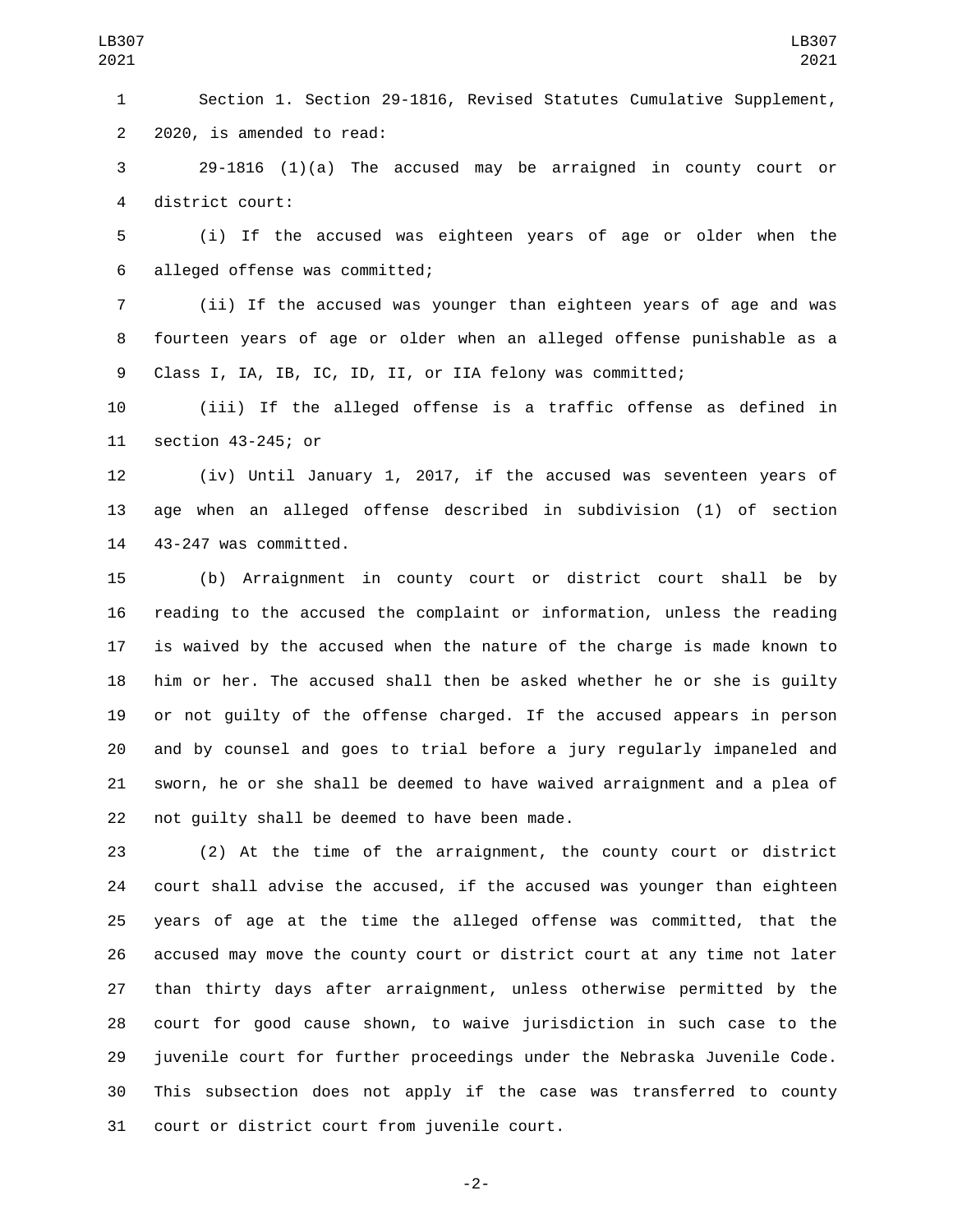(3) For motions to transfer a case from the county court or district 2 court to juvenile court:

 (a) The county court or district court shall schedule a hearing on such motion within fifteen days. The customary rules of evidence shall not be followed at such hearing. The accused shall be represented by an attorney. The criteria set forth in section 43-276 shall be considered at such hearing. After considering all the evidence and reasons presented by both parties, the case shall be transferred to juvenile court unless a sound basis exists for retaining the case in county court or district 10 court; and

 (b) The county court or district court shall make a decision on such motion within thirty days after the hearing and shall set forth findings for the reason for its decision. If the county court or district court determines that the accused should be transferred to the juvenile court, the complete file in the county court or district court shall be transferred to the juvenile court and the complaint, indictment, or information may be used in place of a petition therein. The county court or district court making a transfer shall order the accused to be taken forthwith to the juvenile court and designate where the juvenile shall be kept pending determination by the juvenile court. The juvenile court shall then proceed as provided in the Nebraska Juvenile Code.

 (c) An order granting or denying transfer of the case from county or district court to juvenile court shall be considered a final order for the purposes of appeal. Upon entry of an order, any party may appeal to the Court of Appeals within ten days. Such review shall be advanced on the court docket without an extension of time granted to any party except upon a showing of exceptional cause. Appeals shall be submitted, assigned, and scheduled for oral argument as soon as the appellee's brief is due to be filed. The Court of Appeals shall conduct its review in an expedited manner and shall render the judgment and opinion, if any, as speedily as possible. During the pendency of an appeal from an order

-3-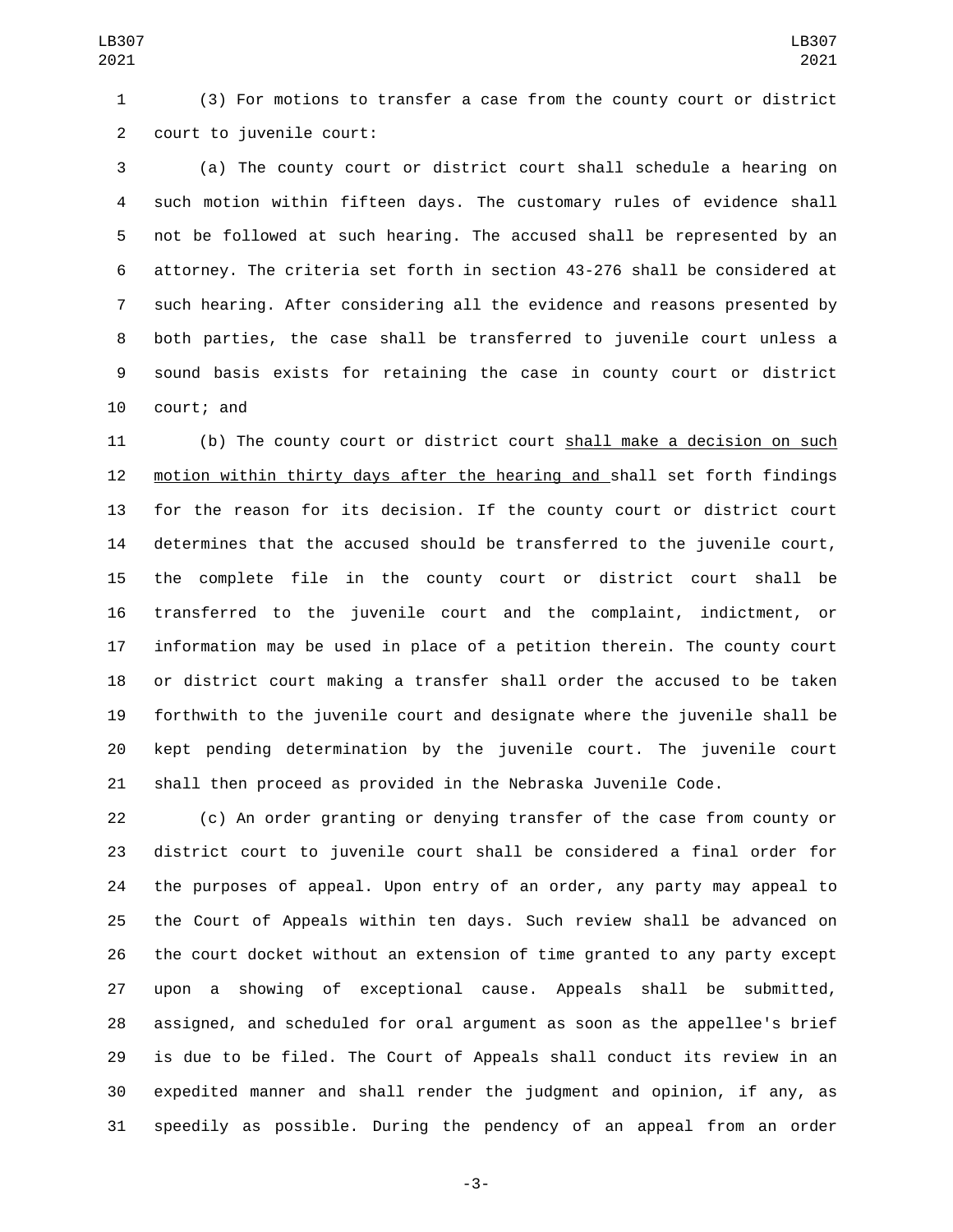transferring the case to juvenile court, the juvenile court may enter temporary orders in the best interests of the juvenile.

 (4) When the accused was younger than eighteen years of age when an alleged offense was committed, the county attorney or city attorney shall 5 proceed under section 43-274.

 Sec. 2. Section 43-272, Reissue Revised Statutes of Nebraska, is 7 amended to read:

 43-272 (1)(a) In counties having a population of less than one 9 hundred fifty thousand inhabitants:  $\frac{1}{2}$  when any

 (i) When any juvenile court petition is filed alleging jurisdiction of a juvenile pursuant to subdivision (2) of section 43-247, counsel 12 shall be appointed for such juvenile; and

13 (ii) In any other instance in which a juvenile is shall be brought without counsel before a juvenile court, the court shall advise such juvenile and his or her parent or guardian of their right to retain counsel and shall inquire of such juvenile and his or her parent or 17 guardian as to whether they desire to retain counsel.<del> The court shall</del> inform such juvenile and his or her parent or guardian of such juvenile's right to counsel at county expense if none of them is able to afford counsel. If the juvenile or his or her parent or guardian desires to have counsel appointed for such juvenile, or the parent or guardian of such juvenile cannot be located, and the court ascertains that none of such persons are able to afford an attorney, the court shall forthwith appoint an attorney to represent such juvenile for all proceedings before the 25 juvenile court, except that if an attorney is appointed to represent such juvenile and the court later determines that a parent of such juvenile is able to afford an attorney, the court shall order such parent or juvenile to pay for services of the attorney to be collected in the same manner as provided by section 43-290. If the parent willfully refuses to pay any such sum, the court may commit him or her for contempt, and execution may issue at the request of the appointed attorney or the county attorney or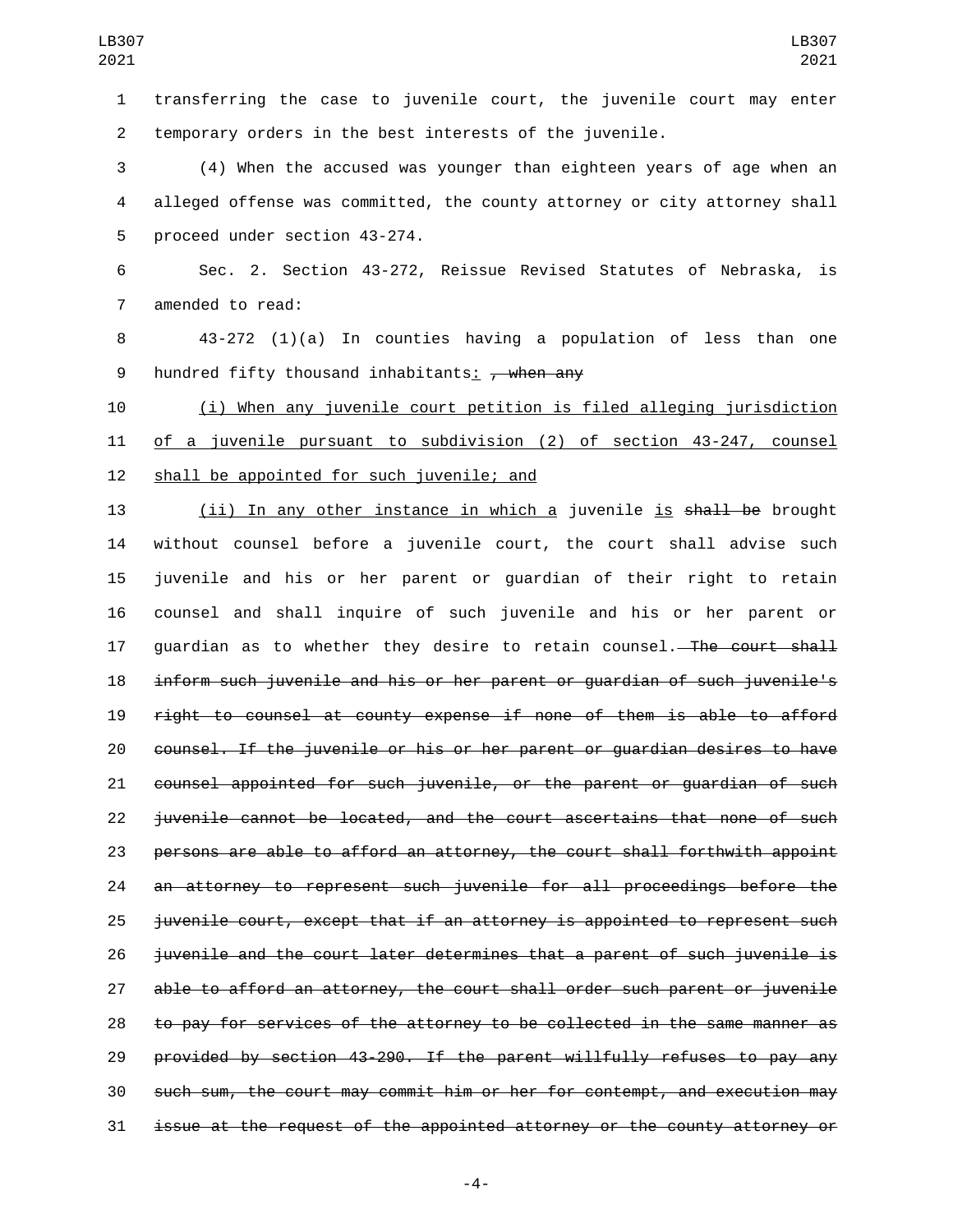## 1 by the court without a request.

 (b) In counties having a population of one hundred fifty thousand or more inhabitants, when any juvenile court petition is filed alleging jurisdiction of a juvenile pursuant to subdivision (1), (2), (3)(b), or (4) of section 43-247, counsel shall be appointed for such juvenile.

 (c) The court shall inform any such juvenile described in this subsection and his or her parent or guardian of such juvenile's right to counsel at county expense if none of them is able to afford counsel. If the juvenile or his or her parent or guardian desires to have counsel appointed for such juvenile, or the parent or guardian of such juvenile cannot be located, and the court ascertains that none of such persons are able to afford an attorney, the court shall forthwith appoint an attorney to represent such juvenile for all proceedings before the juvenile court, except that if an attorney is appointed to represent such juvenile and the court later determines that a parent of such juvenile is able to afford an attorney, the court shall order such parent or juvenile to pay for services of the attorney to be collected in the same manner as provided by section 43-290. If the parent willfully refuses to pay any such sum, the court may commit him or her for contempt, and execution may issue at the request of the appointed attorney or the county attorney or 21 by the court without a request.

 (2) The court, on its own motion or upon application of a party to the proceedings, shall appoint a guardian ad litem for the juvenile: (a) If the juvenile has no parent or guardian of his or her person or if the parent or guardian of the juvenile cannot be located or cannot be brought before the court; (b) if the parent or guardian of the juvenile is excused from participation in all or any part of the proceedings; (c) if the parent is a juvenile or an incompetent; (d) if the parent is indifferent to the interests of the juvenile; or (e) in any proceeding pursuant to the provisions of subdivision (3)(a) of section 43-247.

A guardian ad litem shall have the duty to protect the interests of

-5-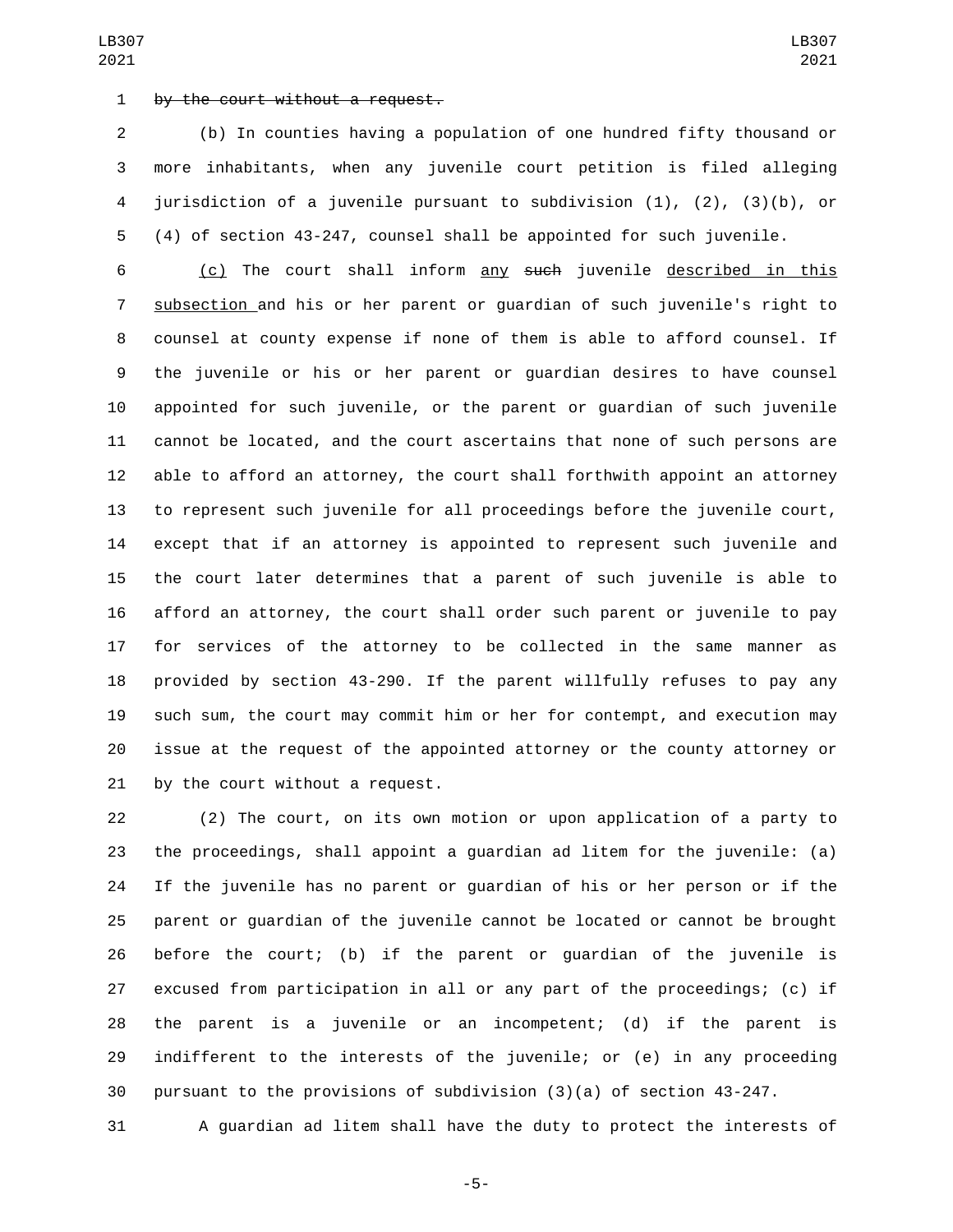the juvenile for whom he or she has been appointed guardian, and shall be deemed a parent of the juvenile as to those proceedings with respect to which his or her guardianship extends.3

 (3) The court shall appoint an attorney as guardian ad litem. A guardian ad litem shall act as his or her own counsel and as counsel for the juvenile, unless there are special reasons in a particular case why the guardian ad litem or the juvenile or both should have separate counsel. In such cases the guardian ad litem shall have the right to counsel, except that the guardian ad litem shall be entitled to appointed counsel without regard to his or her financial ability to retain counsel. Whether such appointed counsel shall be provided at the cost of the county shall be determined as provided in subsection (1) of this section.

 (4) By July 1, 2015, the Supreme Court shall provide by court rule standards for guardians ad litem for juveniles in juvenile court 15 proceedings.

 (5) By July 1, 2017, the Supreme Court shall provide guidelines setting forth standards for all attorneys who practice in juvenile court. Sec. 3. Section 43-3102, Reissue Revised Statutes of Nebraska, is 19 amended to read:

 43-3102 (1) In any court proceeding, any waiver of the right to counsel by a juvenile shall be made in open court, shall be recorded, and shall be confirmed in a writing signed by the juvenile.

 (2) A court shall not accept a juvenile's waiver of the right to counsel unless the waiver satisfies subsection (1) of this section and is an affirmative waiver that is made intelligently, voluntarily, and understandingly. In determining whether such waiver was made intelligently, voluntarily, and understandingly, the court shall consider, among other things: (a) The age, intelligence, and education of the juvenile, (b) the juvenile's emotional stability, and (c) the 30 complexity of the proceedings.

(3) On or before July 1, 2022, the Supreme Court shall provide, by

-6-